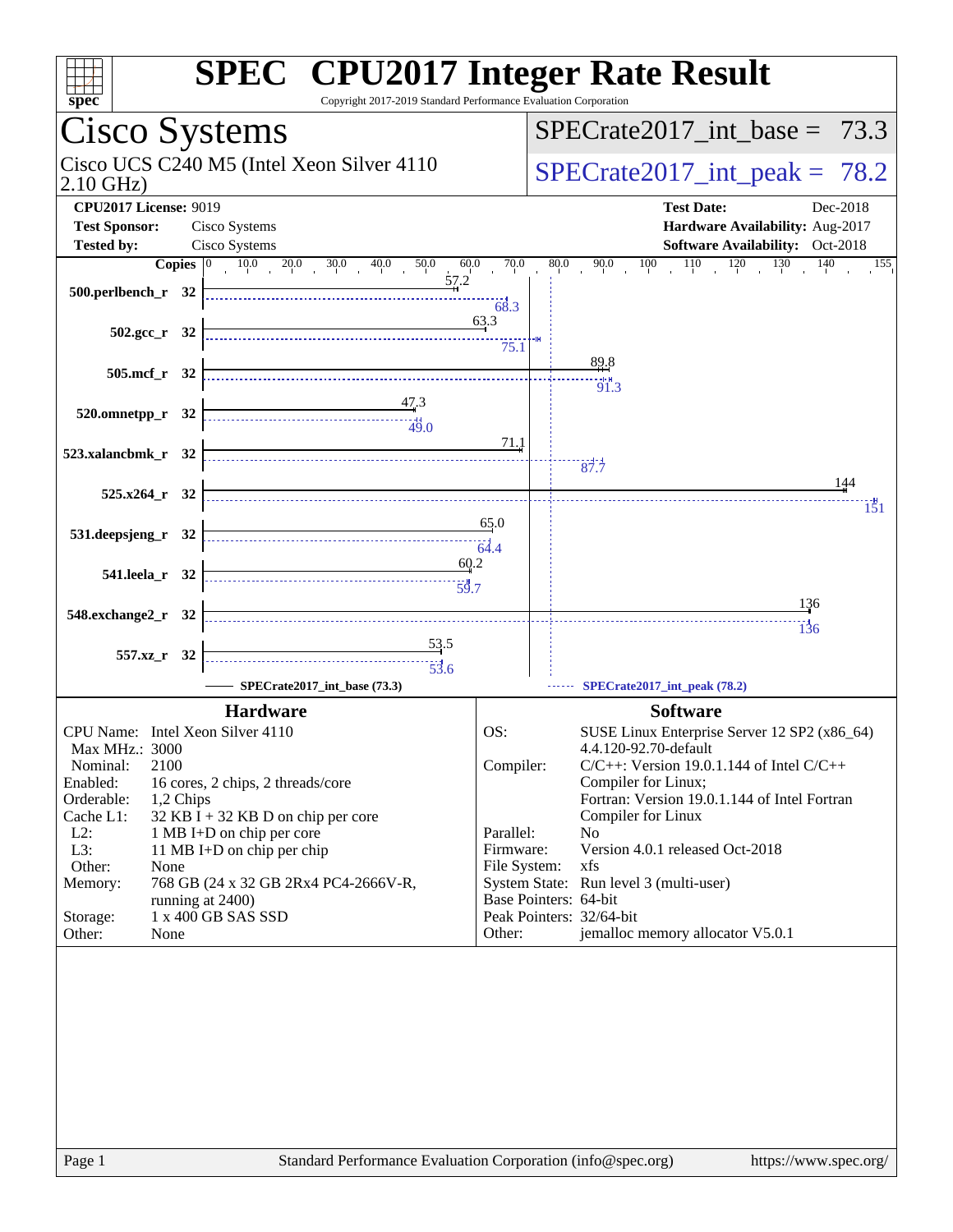

Copyright 2017-2019 Standard Performance Evaluation Corporation

## Cisco Systems

2.10 GHz) Cisco UCS C240 M5 (Intel Xeon Silver 4110  $\vert$  SPECrate 2017 int peak = 78.2

SPECrate2017 int\_base =  $73.3$ 

**[CPU2017 License:](http://www.spec.org/auto/cpu2017/Docs/result-fields.html#CPU2017License)** 9019 **[Test Date:](http://www.spec.org/auto/cpu2017/Docs/result-fields.html#TestDate)** Dec-2018 **[Test Sponsor:](http://www.spec.org/auto/cpu2017/Docs/result-fields.html#TestSponsor)** Cisco Systems **[Hardware Availability:](http://www.spec.org/auto/cpu2017/Docs/result-fields.html#HardwareAvailability)** Aug-2017 **[Tested by:](http://www.spec.org/auto/cpu2017/Docs/result-fields.html#Testedby)** Cisco Systems **[Software Availability:](http://www.spec.org/auto/cpu2017/Docs/result-fields.html#SoftwareAvailability)** Oct-2018

#### **[Results Table](http://www.spec.org/auto/cpu2017/Docs/result-fields.html#ResultsTable)**

|                                   | <b>Base</b>   |                |       |                |       |                | <b>Peak</b> |               |                |              |                   |              |                |              |
|-----------------------------------|---------------|----------------|-------|----------------|-------|----------------|-------------|---------------|----------------|--------------|-------------------|--------------|----------------|--------------|
| <b>Benchmark</b>                  | <b>Copies</b> | <b>Seconds</b> | Ratio | <b>Seconds</b> | Ratio | <b>Seconds</b> | Ratio       | <b>Copies</b> | <b>Seconds</b> | <b>Ratio</b> | <b>Seconds</b>    | <b>Ratio</b> | <b>Seconds</b> | <b>Ratio</b> |
| $500$ .perlbench r                | 32            | 903            | 56.4  | 889            | 57.3  | 891            | 57.2        | 32            | 745            | 68.4         | 745               | 68.3         | 747            | 68.2         |
| $502.\text{gcc}_{r}$              | 32            | 714            | 63.4  | 716            | 63.3  | 715            | 63.3        | 32            | 606            | 74.8         | $\underline{603}$ | 75.1         | 599            | 75.7         |
| $505$ .mcf r                      | 32            | 583            | 88.7  | 576            | 89.8  | 567            | 91.2        | 32            | 564            | 91.7         | 566               | 91.3         | 575            | 90.0         |
| 520.omnetpp_r                     | 32            | 887            | 47.3  | 883            | 47.6  | 889            | 47.3        | 32            | 875            | 48.0         | 857               | 49.0         | 858            | 49.0         |
| 523.xalancbmk r                   | 32            | 471            | 71.7  | 475            | 71.1  | 475            | 71.1        | 32            | 386            | 87.6         | 385               | 87.7         | 376            | 89.8         |
| 525.x264 r                        | 32            | 388            | 144   | 387            | 145   | 390            | 144         | 32            | 372            | 151          | 371               | 151          | 370            | 151          |
| 531.deepsjeng_r                   | 32            | 564            | 65.1  | 564            | 65.0  | 565            | 65.0        | 32            | 569            | 64.4         | 570               | 64.4         | 569            | 64.5         |
| 541.leela r                       | 32            | 881            | 60.2  | 886            | 59.8  | 880            | 60.2        | 32            | 886            | 59.8         | 894               | 59.3         | 887            | 59.7         |
| 548.exchange2_r                   | 32            | 616            | 136   | 614            | 137   | 615            | 136         | 32            | 616            | 136          | 616               | <b>136</b>   | 615            | 136          |
| 557.xz r                          | 32            | 646            | 53.5  | 647            | 53.4  | 647            | 53.5        | 32            | 644            | 53.6         | 645               | 53.6         | 643            | 53.7         |
| $SPECrate2017$ int base =<br>73.3 |               |                |       |                |       |                |             |               |                |              |                   |              |                |              |

**[SPECrate2017\\_int\\_peak =](http://www.spec.org/auto/cpu2017/Docs/result-fields.html#SPECrate2017intpeak) 78.2**

Results appear in the [order in which they were run.](http://www.spec.org/auto/cpu2017/Docs/result-fields.html#RunOrder) Bold underlined text [indicates a median measurement.](http://www.spec.org/auto/cpu2017/Docs/result-fields.html#Median)

#### **[Submit Notes](http://www.spec.org/auto/cpu2017/Docs/result-fields.html#SubmitNotes)**

 The numactl mechanism was used to bind copies to processors. The config file option 'submit' was used to generate numactl commands to bind each copy to a specific processor. For details, please see the config file.

#### **[Operating System Notes](http://www.spec.org/auto/cpu2017/Docs/result-fields.html#OperatingSystemNotes)**

Stack size set to unlimited using "ulimit -s unlimited"

#### **[General Notes](http://www.spec.org/auto/cpu2017/Docs/result-fields.html#GeneralNotes)**

Environment variables set by runcpu before the start of the run: LD\_LIBRARY\_PATH = "/home/cpu2017/lib/ia32:/home/cpu2017/lib/intel64:/home/cpu2017/je5.0.1-32:/home/cpu2017/je5.0.1-64" Binaries compiled on a system with 1x Intel Core i7-4790 CPU + 32GB RAM memory using Redhat Enterprise Linux 7.4 Transparent Huge Pages enabled by default

Prior to runcpu invocation

Filesystem page cache synced and cleared with:

sync; echo 3> /proc/sys/vm/drop\_caches

runcpu command invoked through numactl i.e.:

numactl --interleave=all runcpu <etc>

Yes: The test sponsor attests, as of date of publication, that CVE-2017-5754 (Meltdown) is mitigated in the system as tested and documented.

Yes: The test sponsor attests, as of date of publication, that CVE-2017-5753 (Spectre variant 1) is mitigated in the system as tested and documented.

Yes: The test sponsor attests, as of date of publication, that CVE-2017-5715 (Spectre variant 2) is mitigated in the system as tested and documented.

**(Continued on next page)**

| Page 2<br>Standard Performance Evaluation Corporation (info@spec.org)<br>https://www.spec.org/ |
|------------------------------------------------------------------------------------------------|
|------------------------------------------------------------------------------------------------|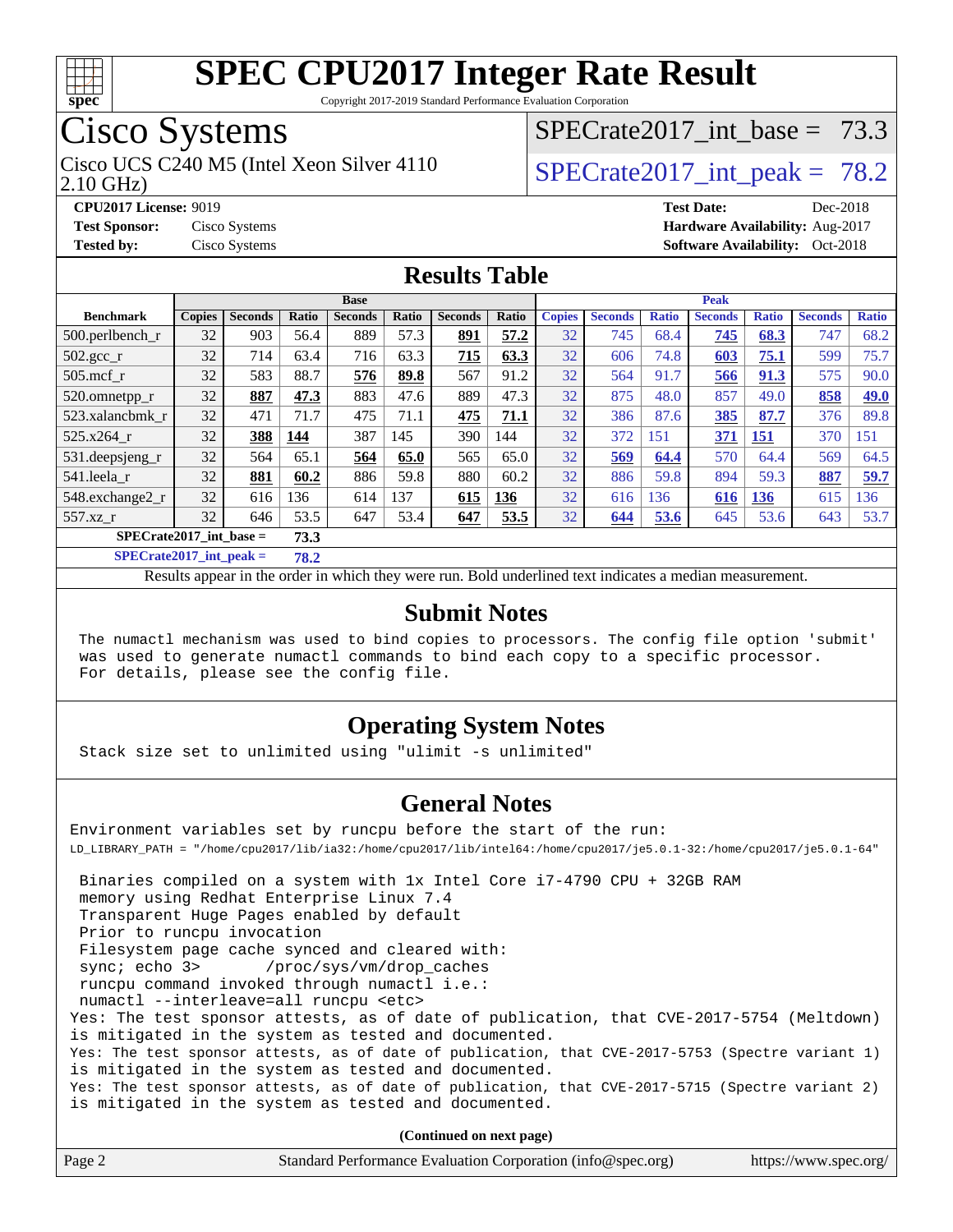

Copyright 2017-2019 Standard Performance Evaluation Corporation

## Cisco Systems

2.10 GHz) Cisco UCS C240 M5 (Intel Xeon Silver 4110  $\vert$  SPECrate 2017 int peak = 78.2

SPECrate2017 int\_base =  $73.3$ 

**[Test Sponsor:](http://www.spec.org/auto/cpu2017/Docs/result-fields.html#TestSponsor)** Cisco Systems **[Hardware Availability:](http://www.spec.org/auto/cpu2017/Docs/result-fields.html#HardwareAvailability)** Aug-2017 **[Tested by:](http://www.spec.org/auto/cpu2017/Docs/result-fields.html#Testedby)** Cisco Systems **[Software Availability:](http://www.spec.org/auto/cpu2017/Docs/result-fields.html#SoftwareAvailability)** Oct-2018

# **[CPU2017 License:](http://www.spec.org/auto/cpu2017/Docs/result-fields.html#CPU2017License)** 9019 **[Test Date:](http://www.spec.org/auto/cpu2017/Docs/result-fields.html#TestDate)** Dec-2018

#### **[General Notes \(Continued\)](http://www.spec.org/auto/cpu2017/Docs/result-fields.html#GeneralNotes)**

 jemalloc, a general purpose malloc implementation built with the RedHat Enterprise 7.5, and the system compiler gcc 4.8.5 sources available from jemalloc.net or <https://github.com/jemalloc/jemalloc/releases>

#### **[Platform Notes](http://www.spec.org/auto/cpu2017/Docs/result-fields.html#PlatformNotes)**

Page 3 Standard Performance Evaluation Corporation [\(info@spec.org\)](mailto:info@spec.org) <https://www.spec.org/> BIOS Settings: Intel HyperThreading Technology set to Enabled CPU performance set to Enterprise Power Performance Tuning set to OS Controls SNC set to Enabled IMC Interleaving set to 1-way Interleave Patrol Scrub set to Disabled Sysinfo program /home/cpu2017/bin/sysinfo Rev: r5797 of 2017-06-14 96c45e4568ad54c135fd618bcc091c0f running on linux-yoo1 Tue Dec 18 09:48:54 2018 SUT (System Under Test) info as seen by some common utilities. For more information on this section, see <https://www.spec.org/cpu2017/Docs/config.html#sysinfo> From /proc/cpuinfo model name : Intel(R) Xeon(R) Silver 4110 CPU @ 2.10GHz 2 "physical id"s (chips) 32 "processors" cores, siblings (Caution: counting these is hw and system dependent. The following excerpts from /proc/cpuinfo might not be reliable. Use with caution.) cpu cores : 8 siblings : 16 physical 0: cores 0 1 2 3 4 5 6 7 physical 1: cores 0 1 2 3 4 5 6 7 From lscpu: Architecture: x86\_64 CPU op-mode(s): 32-bit, 64-bit Byte Order: Little Endian  $CPU(s):$  32 On-line CPU(s) list: 0-31 Thread(s) per core: 2 Core(s) per socket: 8 Socket(s): 2 NUMA node(s): 2 Vendor ID: GenuineIntel CPU family: 6 Model: 85 Model name: Intel(R) Xeon(R) Silver 4110 CPU @ 2.10GHz **(Continued on next page)**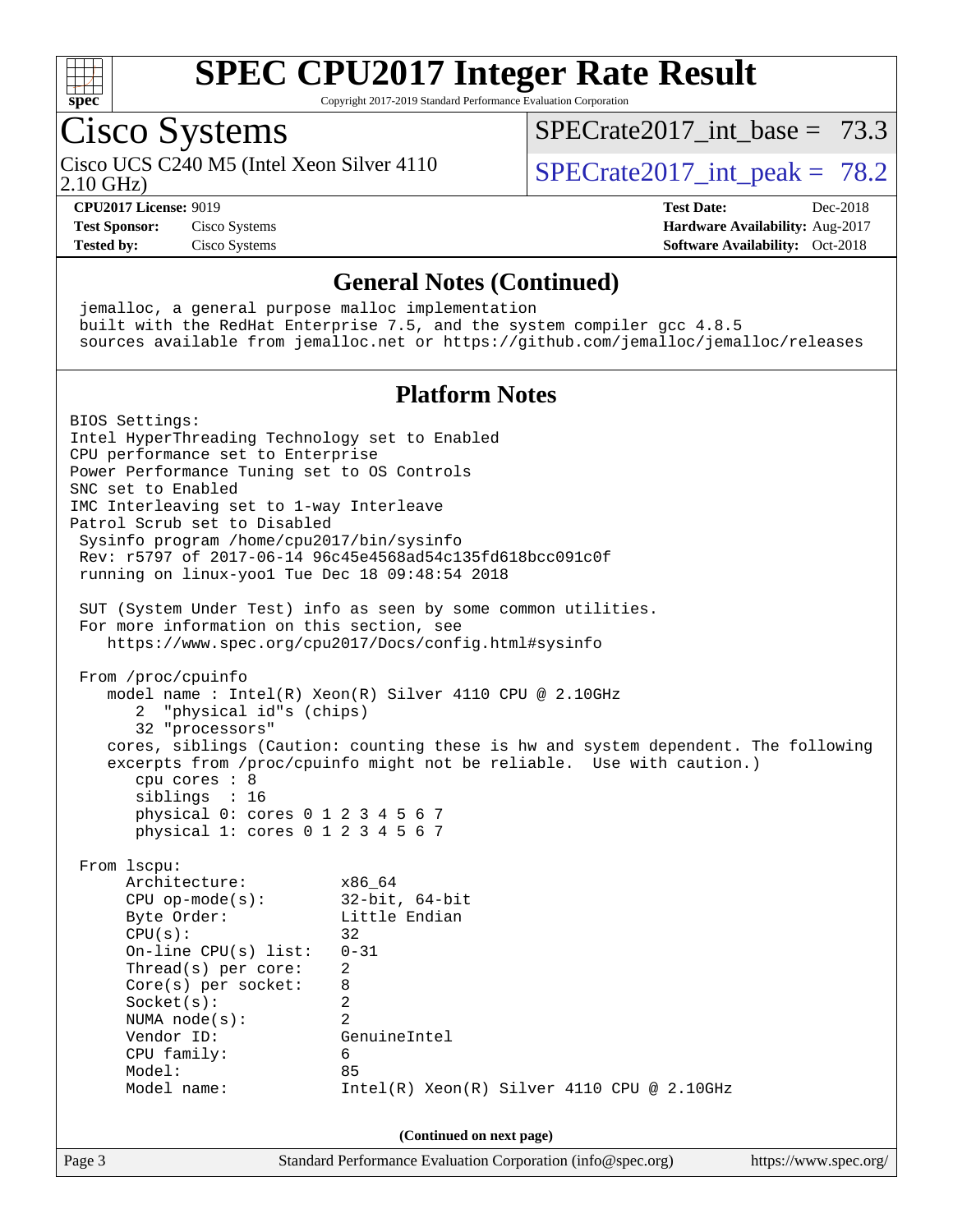

Copyright 2017-2019 Standard Performance Evaluation Corporation

Cisco Systems 2.10 GHz) Cisco UCS C240 M5 (Intel Xeon Silver 4110  $\vert$  SPECrate 2017 int peak = 78.2

[SPECrate2017\\_int\\_base =](http://www.spec.org/auto/cpu2017/Docs/result-fields.html#SPECrate2017intbase) 73.3

**[CPU2017 License:](http://www.spec.org/auto/cpu2017/Docs/result-fields.html#CPU2017License)** 9019 **[Test Date:](http://www.spec.org/auto/cpu2017/Docs/result-fields.html#TestDate)** Dec-2018

**[Test Sponsor:](http://www.spec.org/auto/cpu2017/Docs/result-fields.html#TestSponsor)** Cisco Systems **[Hardware Availability:](http://www.spec.org/auto/cpu2017/Docs/result-fields.html#HardwareAvailability)** Aug-2017 **[Tested by:](http://www.spec.org/auto/cpu2017/Docs/result-fields.html#Testedby)** Cisco Systems **[Software Availability:](http://www.spec.org/auto/cpu2017/Docs/result-fields.html#SoftwareAvailability)** Oct-2018

#### **[Platform Notes \(Continued\)](http://www.spec.org/auto/cpu2017/Docs/result-fields.html#PlatformNotes)**

| Stepping:               |                                 |
|-------------------------|---------------------------------|
| CPU MHz:                | 1680.613                        |
| $CPIJ$ max $MHz$ :      | 3000.0000                       |
| CPU min MHz:            | 800.0000                        |
| BogoMIPS:               | 4190.18                         |
| Virtualization:         | $VT - x$                        |
| L1d cache:              | 32K                             |
| $L1i$ cache:            | 32K                             |
| $L2$ cache:             | 1024K                           |
| $L3$ cache:             | 11264K                          |
| NUMA $node0$ $CPU(s)$ : | $0 - 7$ , 16–23                 |
| NUMA $node1$ $CPU(s)$ : | $8 - 15, 24 - 31$               |
| $E1 \sim 0.01$          | $f_{\text{D11}}$ $\tau$ mo do r |

Flags: fpu vme de pse tsc msr pae mce cx8 apic sep mtrr pge mca cmov pat pse36 clflush dts acpi mmx fxsr sse sse2 ss ht tm pbe syscall nx pdpe1gb rdtscp lm constant\_tsc art arch\_perfmon pebs bts rep\_good nopl xtopology nonstop\_tsc aperfmperf eagerfpu pni pclmulqdq dtes64 monitor ds\_cpl vmx smx est tm2 ssse3 sdbg fma cx16 xtpr pdcm pcid dca sse4\_1 sse4\_2 x2apic movbe popcnt tsc\_deadline\_timer aes xsave avx f16c rdrand lahf\_lm abm 3dnowprefetch ida arat epb invpcid\_single pln pts dtherm hwp hwp\_act\_window hwp\_epp hwp\_pkg\_req intel\_pt rsb\_ctxsw spec\_ctrl stibp retpoline kaiser tpr\_shadow vnmi flexpriority ept vpid fsgsbase tsc\_adjust bmi1 hle avx2 smep bmi2 erms invpcid rtm cqm mpx avx512f avx512dq rdseed adx smap clflushopt clwb avx512cd avx512bw avx512vl xsaveopt xsavec xgetbv1 cqm\_llc cqm\_occup\_llc

```
 /proc/cpuinfo cache data
   cache size : 11264 KB
```
 From numactl --hardware WARNING: a numactl 'node' might or might not correspond to a physical chip. available: 2 nodes (0-1) node 0 cpus: 0 1 2 3 4 5 6 7 16 17 18 19 20 21 22 23 node 0 size: 386570 MB node 0 free: 383676 MB node 1 cpus: 8 9 10 11 12 13 14 15 24 25 26 27 28 29 30 31 node 1 size: 387054 MB node 1 free: 384200 MB node distances: node 0 1  $0: 10 21$  1: 21 10 From /proc/meminfo MemTotal: 792192220 kB HugePages\_Total: 0 Hugepagesize: 2048 kB From /etc/\*release\* /etc/\*version\* SuSE-release: **(Continued on next page)**

Page 4 Standard Performance Evaluation Corporation [\(info@spec.org\)](mailto:info@spec.org) <https://www.spec.org/>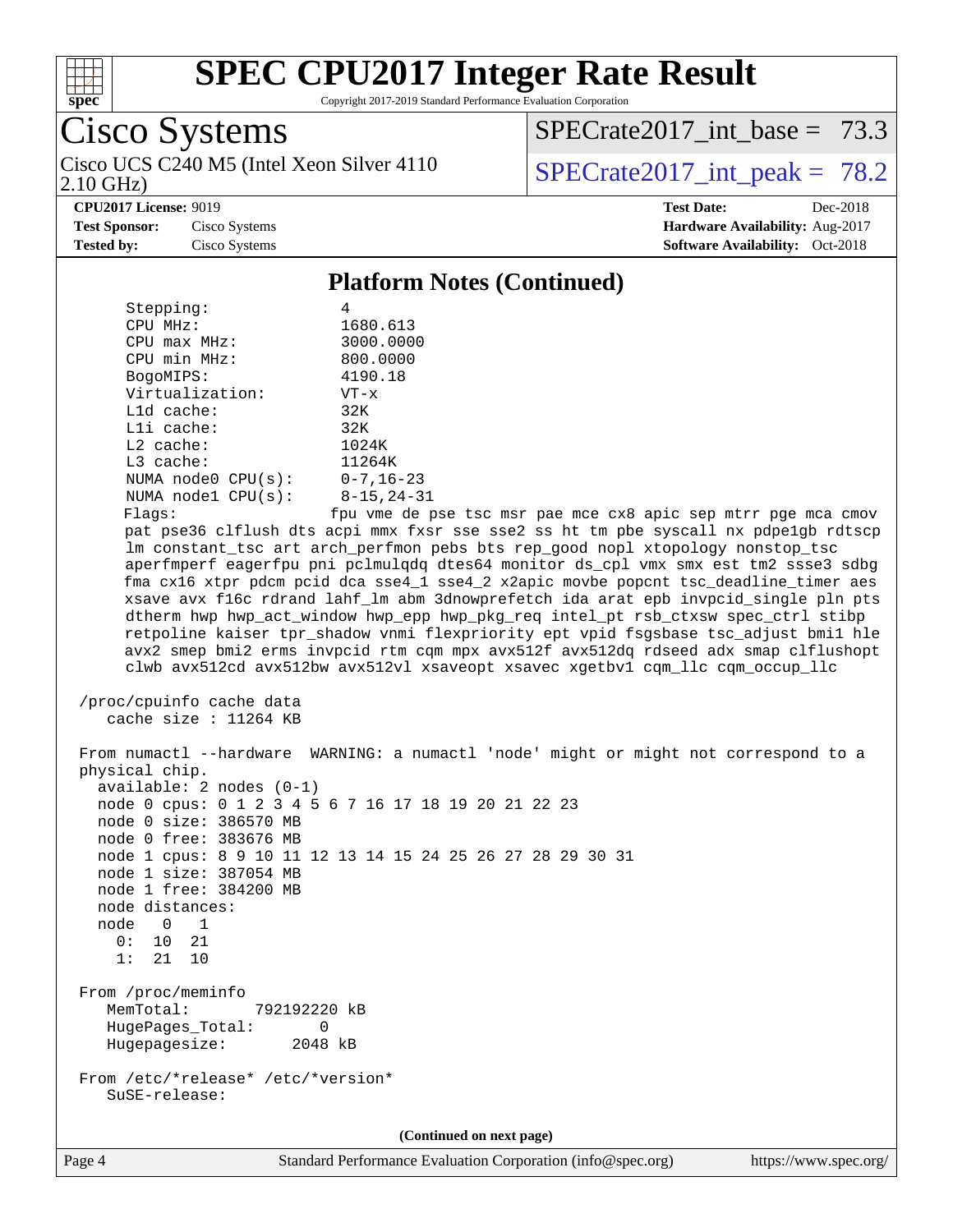

Copyright 2017-2019 Standard Performance Evaluation Corporation

# Cisco Systems

2.10 GHz) Cisco UCS C240 M5 (Intel Xeon Silver 4110  $\vert$  SPECrate 2017 int peak = 78.2

SPECrate2017 int\_base =  $73.3$ 

**[Test Sponsor:](http://www.spec.org/auto/cpu2017/Docs/result-fields.html#TestSponsor)** Cisco Systems **[Hardware Availability:](http://www.spec.org/auto/cpu2017/Docs/result-fields.html#HardwareAvailability)** Aug-2017

**[CPU2017 License:](http://www.spec.org/auto/cpu2017/Docs/result-fields.html#CPU2017License)** 9019 **[Test Date:](http://www.spec.org/auto/cpu2017/Docs/result-fields.html#TestDate)** Dec-2018 **[Tested by:](http://www.spec.org/auto/cpu2017/Docs/result-fields.html#Testedby)** Cisco Systems **[Software Availability:](http://www.spec.org/auto/cpu2017/Docs/result-fields.html#SoftwareAvailability)** Oct-2018

#### **[Platform Notes \(Continued\)](http://www.spec.org/auto/cpu2017/Docs/result-fields.html#PlatformNotes)**

Page 5 Standard Performance Evaluation Corporation [\(info@spec.org\)](mailto:info@spec.org) <https://www.spec.org/> SUSE Linux Enterprise Server 12 (x86\_64) VERSION = 12 PATCHLEVEL = 2 # This file is deprecated and will be removed in a future service pack or release. # Please check /etc/os-release for details about this release. os-release: NAME="SLES" VERSION="12-SP2" VERSION\_ID="12.2" PRETTY\_NAME="SUSE Linux Enterprise Server 12 SP2" ID="sles" ANSI\_COLOR="0;32" CPE\_NAME="cpe:/o:suse:sles:12:sp2" uname -a: Linux linux-yoo1 4.4.120-92.70-default #1 SMP Wed Mar 14 15:59:43 UTC 2018 (52a83de) x86\_64 x86\_64 x86\_64 GNU/Linux run-level 3 Dec 17 15:46 SPEC is set to: /home/cpu2017 Filesystem Type Size Used Avail Use% Mounted on /dev/sda1 xfs 224G 121G 104G 54% / Additional information from dmidecode follows. WARNING: Use caution when you interpret this section. The 'dmidecode' program reads system data which is "intended to allow hardware to be accurately determined", but the intent may not be met, as there are frequent changes to hardware, firmware, and the "DMTF SMBIOS" standard. BIOS Cisco Systems, Inc. C240M5.4.0.1.139.1003182220 10/03/2018 Memory: 12x 0xCE00 M393A4K40BB2-CTD 32 GB 2 rank 2666, configured at 2400 12x 0xCE00 M393A4K40CB2-CTD 32 GB 2 rank 2666, configured at 2400 (End of data from sysinfo program) **[Compiler Version Notes](http://www.spec.org/auto/cpu2017/Docs/result-fields.html#CompilerVersionNotes)** ============================================================================== CC 500.perlbench\_r(base)  $502.\text{gcc_r}(base)$  505.mcf\_r(base, peak) 525.x264\_r(base, peak) 557.xz\_r(base, peak) ----------------------------------------------------------------------------- icc (ICC) 19.0.1.144 20181018 Copyright (C) 1985-2018 Intel Corporation. All rights reserved. ------------------------------------------------------------------------------ ============================================================================== **(Continued on next page)**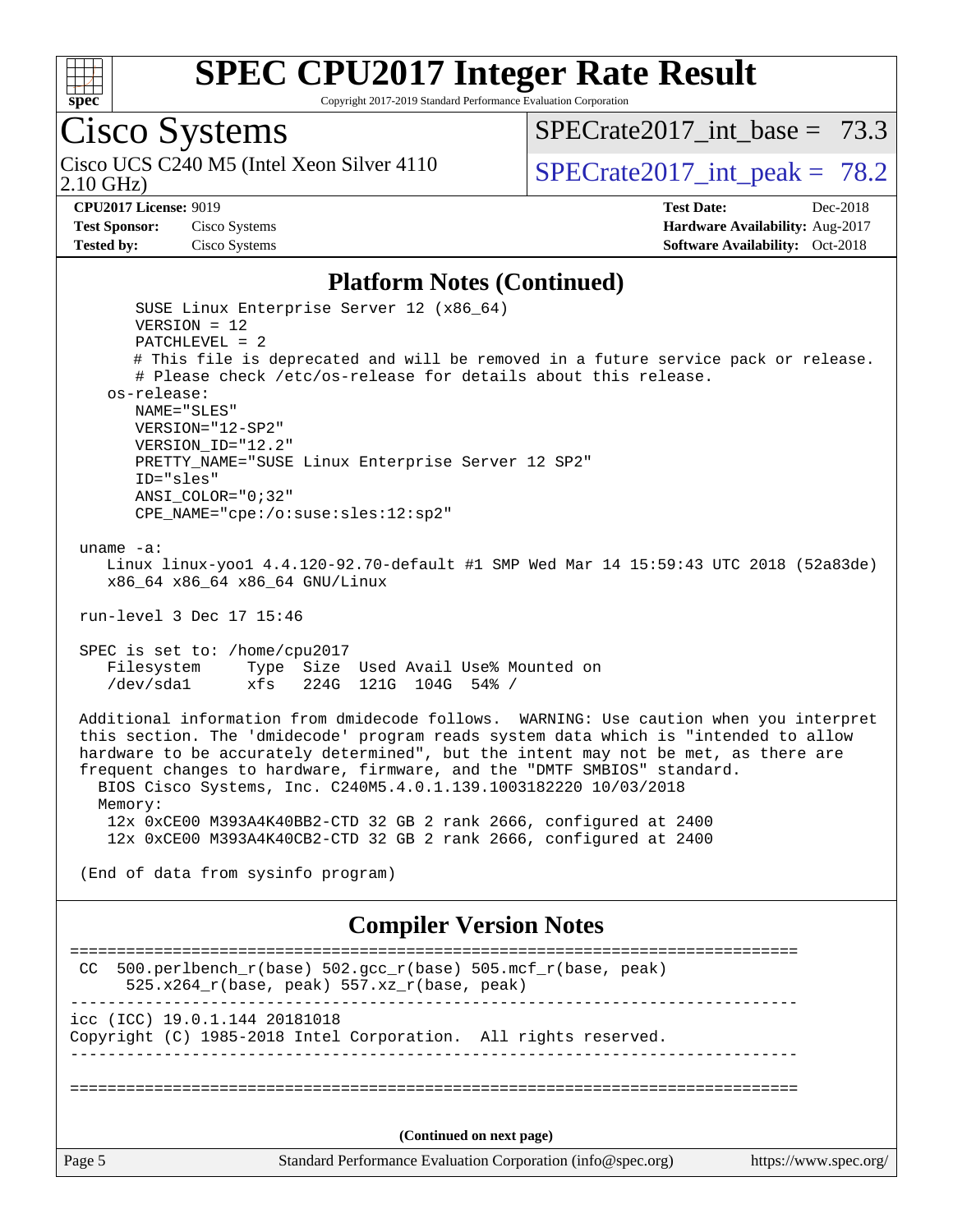

Copyright 2017-2019 Standard Performance Evaluation Corporation

## Cisco Systems

2.10 GHz) Cisco UCS C240 M5 (Intel Xeon Silver 4110  $SPECrate2017\_int\_peak = 78.2$ 

SPECrate2017 int\_base =  $73.3$ 

**[CPU2017 License:](http://www.spec.org/auto/cpu2017/Docs/result-fields.html#CPU2017License)** 9019 **[Test Date:](http://www.spec.org/auto/cpu2017/Docs/result-fields.html#TestDate)** Dec-2018 **[Test Sponsor:](http://www.spec.org/auto/cpu2017/Docs/result-fields.html#TestSponsor)** Cisco Systems **[Hardware Availability:](http://www.spec.org/auto/cpu2017/Docs/result-fields.html#HardwareAvailability)** Aug-2017 **[Tested by:](http://www.spec.org/auto/cpu2017/Docs/result-fields.html#Testedby)** Cisco Systems **[Software Availability:](http://www.spec.org/auto/cpu2017/Docs/result-fields.html#SoftwareAvailability)** Oct-2018

#### **[Compiler Version Notes \(Continued\)](http://www.spec.org/auto/cpu2017/Docs/result-fields.html#CompilerVersionNotes)**

| 500.perlbench_r(peak) 502.gcc_r(peak)<br>CC                                                                             |
|-------------------------------------------------------------------------------------------------------------------------|
| icc (ICC) 19.0.1.144 20181018<br>Copyright (C) 1985-2018 Intel Corporation. All rights reserved.                        |
| CXXC 520.omnetpp $r(base)$ 523.xalancbmk $r(base)$ 531.deepsjeng $r(base)$<br>$541.$ leela $r(base)$                    |
| icpc (ICC) 19.0.1.144 20181018<br>Copyright (C) 1985-2018 Intel Corporation. All rights reserved.                       |
| CXXC 520.omnetpp $r(\text{peak})$ 523.xalancbmk $r(\text{peak})$ 531.deepsjeng $r(\text{peak})$<br>$541.$ leela r(peak) |
| icpc (ICC) 19.0.1.144 20181018<br>Copyright (C) 1985-2018 Intel Corporation. All rights reserved.                       |
| 548.exchange2_r(base, peak)<br>FC.                                                                                      |
| ifort (IFORT) 19.0.1.144 20181018<br>Copyright (C) 1985-2018 Intel Corporation. All rights reserved.                    |

### **[Base Compiler Invocation](http://www.spec.org/auto/cpu2017/Docs/result-fields.html#BaseCompilerInvocation)**

[C benchmarks](http://www.spec.org/auto/cpu2017/Docs/result-fields.html#Cbenchmarks): [icc -m64 -std=c11](http://www.spec.org/cpu2017/results/res2019q1/cpu2017-20190108-10623.flags.html#user_CCbase_intel_icc_64bit_c11_33ee0cdaae7deeeab2a9725423ba97205ce30f63b9926c2519791662299b76a0318f32ddfffdc46587804de3178b4f9328c46fa7c2b0cd779d7a61945c91cd35)

[C++ benchmarks:](http://www.spec.org/auto/cpu2017/Docs/result-fields.html#CXXbenchmarks) [icpc -m64](http://www.spec.org/cpu2017/results/res2019q1/cpu2017-20190108-10623.flags.html#user_CXXbase_intel_icpc_64bit_4ecb2543ae3f1412ef961e0650ca070fec7b7afdcd6ed48761b84423119d1bf6bdf5cad15b44d48e7256388bc77273b966e5eb805aefd121eb22e9299b2ec9d9)

[Fortran benchmarks](http://www.spec.org/auto/cpu2017/Docs/result-fields.html#Fortranbenchmarks): [ifort -m64](http://www.spec.org/cpu2017/results/res2019q1/cpu2017-20190108-10623.flags.html#user_FCbase_intel_ifort_64bit_24f2bb282fbaeffd6157abe4f878425411749daecae9a33200eee2bee2fe76f3b89351d69a8130dd5949958ce389cf37ff59a95e7a40d588e8d3a57e0c3fd751)

## **[Base Portability Flags](http://www.spec.org/auto/cpu2017/Docs/result-fields.html#BasePortabilityFlags)**

500.perlbench\_r: [-DSPEC\\_LP64](http://www.spec.org/cpu2017/results/res2019q1/cpu2017-20190108-10623.flags.html#b500.perlbench_r_basePORTABILITY_DSPEC_LP64) [-DSPEC\\_LINUX\\_X64](http://www.spec.org/cpu2017/results/res2019q1/cpu2017-20190108-10623.flags.html#b500.perlbench_r_baseCPORTABILITY_DSPEC_LINUX_X64)

**(Continued on next page)**

Page 6 Standard Performance Evaluation Corporation [\(info@spec.org\)](mailto:info@spec.org) <https://www.spec.org/>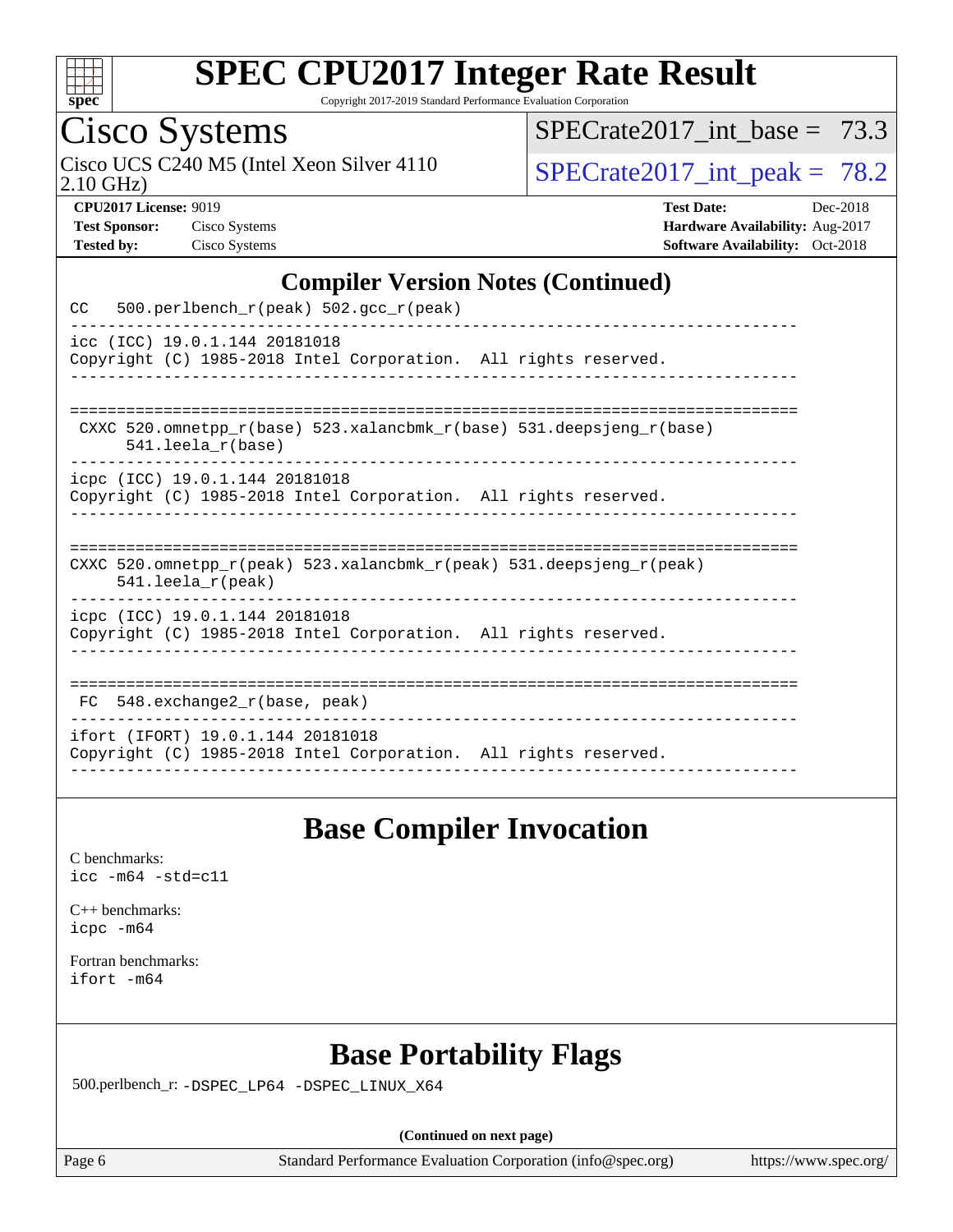

Copyright 2017-2019 Standard Performance Evaluation Corporation

## Cisco Systems

2.10 GHz) Cisco UCS C240 M5 (Intel Xeon Silver 4110  $\vert$  SPECrate 2017 int peak = 78.2

SPECrate2017 int\_base =  $73.3$ 

**[Tested by:](http://www.spec.org/auto/cpu2017/Docs/result-fields.html#Testedby)** Cisco Systems **[Software Availability:](http://www.spec.org/auto/cpu2017/Docs/result-fields.html#SoftwareAvailability)** Oct-2018

**[CPU2017 License:](http://www.spec.org/auto/cpu2017/Docs/result-fields.html#CPU2017License)** 9019 **[Test Date:](http://www.spec.org/auto/cpu2017/Docs/result-fields.html#TestDate)** Dec-2018 **[Test Sponsor:](http://www.spec.org/auto/cpu2017/Docs/result-fields.html#TestSponsor)** Cisco Systems **[Hardware Availability:](http://www.spec.org/auto/cpu2017/Docs/result-fields.html#HardwareAvailability)** Aug-2017

## **[Base Portability Flags \(Continued\)](http://www.spec.org/auto/cpu2017/Docs/result-fields.html#BasePortabilityFlags)**

 502.gcc\_r: [-DSPEC\\_LP64](http://www.spec.org/cpu2017/results/res2019q1/cpu2017-20190108-10623.flags.html#suite_basePORTABILITY502_gcc_r_DSPEC_LP64) 505.mcf\_r: [-DSPEC\\_LP64](http://www.spec.org/cpu2017/results/res2019q1/cpu2017-20190108-10623.flags.html#suite_basePORTABILITY505_mcf_r_DSPEC_LP64) 520.omnetpp\_r: [-DSPEC\\_LP64](http://www.spec.org/cpu2017/results/res2019q1/cpu2017-20190108-10623.flags.html#suite_basePORTABILITY520_omnetpp_r_DSPEC_LP64) 523.xalancbmk\_r: [-DSPEC\\_LP64](http://www.spec.org/cpu2017/results/res2019q1/cpu2017-20190108-10623.flags.html#suite_basePORTABILITY523_xalancbmk_r_DSPEC_LP64) [-DSPEC\\_LINUX](http://www.spec.org/cpu2017/results/res2019q1/cpu2017-20190108-10623.flags.html#b523.xalancbmk_r_baseCXXPORTABILITY_DSPEC_LINUX) 525.x264\_r: [-DSPEC\\_LP64](http://www.spec.org/cpu2017/results/res2019q1/cpu2017-20190108-10623.flags.html#suite_basePORTABILITY525_x264_r_DSPEC_LP64) 531.deepsjeng\_r: [-DSPEC\\_LP64](http://www.spec.org/cpu2017/results/res2019q1/cpu2017-20190108-10623.flags.html#suite_basePORTABILITY531_deepsjeng_r_DSPEC_LP64) 541.leela\_r: [-DSPEC\\_LP64](http://www.spec.org/cpu2017/results/res2019q1/cpu2017-20190108-10623.flags.html#suite_basePORTABILITY541_leela_r_DSPEC_LP64) 548.exchange2\_r: [-DSPEC\\_LP64](http://www.spec.org/cpu2017/results/res2019q1/cpu2017-20190108-10623.flags.html#suite_basePORTABILITY548_exchange2_r_DSPEC_LP64) 557.xz\_r: [-DSPEC\\_LP64](http://www.spec.org/cpu2017/results/res2019q1/cpu2017-20190108-10623.flags.html#suite_basePORTABILITY557_xz_r_DSPEC_LP64)

### **[Base Optimization Flags](http://www.spec.org/auto/cpu2017/Docs/result-fields.html#BaseOptimizationFlags)**

[C benchmarks](http://www.spec.org/auto/cpu2017/Docs/result-fields.html#Cbenchmarks):

[-Wl,-z,muldefs](http://www.spec.org/cpu2017/results/res2019q1/cpu2017-20190108-10623.flags.html#user_CCbase_link_force_multiple1_b4cbdb97b34bdee9ceefcfe54f4c8ea74255f0b02a4b23e853cdb0e18eb4525ac79b5a88067c842dd0ee6996c24547a27a4b99331201badda8798ef8a743f577) [-xCORE-AVX512](http://www.spec.org/cpu2017/results/res2019q1/cpu2017-20190108-10623.flags.html#user_CCbase_f-xCORE-AVX512) [-ipo](http://www.spec.org/cpu2017/results/res2019q1/cpu2017-20190108-10623.flags.html#user_CCbase_f-ipo) [-O3](http://www.spec.org/cpu2017/results/res2019q1/cpu2017-20190108-10623.flags.html#user_CCbase_f-O3) [-no-prec-div](http://www.spec.org/cpu2017/results/res2019q1/cpu2017-20190108-10623.flags.html#user_CCbase_f-no-prec-div) [-qopt-mem-layout-trans=3](http://www.spec.org/cpu2017/results/res2019q1/cpu2017-20190108-10623.flags.html#user_CCbase_f-qopt-mem-layout-trans_de80db37974c74b1f0e20d883f0b675c88c3b01e9d123adea9b28688d64333345fb62bc4a798493513fdb68f60282f9a726aa07f478b2f7113531aecce732043) [-L/home/cpu2017/je5.0.1-64/](http://www.spec.org/cpu2017/results/res2019q1/cpu2017-20190108-10623.flags.html#user_CCbase_jemalloc_link_path64_8e927a5f1bdac0405e66c637541874330e08086b5e62a1d024bcf3497e3c64fd173c8afb7d1730d51f6da781ef4c439bdab468bb8364cf71435e0c609fac500c) [-ljemalloc](http://www.spec.org/cpu2017/results/res2019q1/cpu2017-20190108-10623.flags.html#user_CCbase_jemalloc_link_lib_d1249b907c500fa1c0672f44f562e3d0f79738ae9e3c4a9c376d49f265a04b9c99b167ecedbf6711b3085be911c67ff61f150a17b3472be731631ba4d0471706)

[C++ benchmarks:](http://www.spec.org/auto/cpu2017/Docs/result-fields.html#CXXbenchmarks)

[-Wl,-z,muldefs](http://www.spec.org/cpu2017/results/res2019q1/cpu2017-20190108-10623.flags.html#user_CXXbase_link_force_multiple1_b4cbdb97b34bdee9ceefcfe54f4c8ea74255f0b02a4b23e853cdb0e18eb4525ac79b5a88067c842dd0ee6996c24547a27a4b99331201badda8798ef8a743f577) [-xCORE-AVX512](http://www.spec.org/cpu2017/results/res2019q1/cpu2017-20190108-10623.flags.html#user_CXXbase_f-xCORE-AVX512) [-ipo](http://www.spec.org/cpu2017/results/res2019q1/cpu2017-20190108-10623.flags.html#user_CXXbase_f-ipo) [-O3](http://www.spec.org/cpu2017/results/res2019q1/cpu2017-20190108-10623.flags.html#user_CXXbase_f-O3) [-no-prec-div](http://www.spec.org/cpu2017/results/res2019q1/cpu2017-20190108-10623.flags.html#user_CXXbase_f-no-prec-div) [-qopt-mem-layout-trans=3](http://www.spec.org/cpu2017/results/res2019q1/cpu2017-20190108-10623.flags.html#user_CXXbase_f-qopt-mem-layout-trans_de80db37974c74b1f0e20d883f0b675c88c3b01e9d123adea9b28688d64333345fb62bc4a798493513fdb68f60282f9a726aa07f478b2f7113531aecce732043) [-L/home/cpu2017/je5.0.1-64/](http://www.spec.org/cpu2017/results/res2019q1/cpu2017-20190108-10623.flags.html#user_CXXbase_jemalloc_link_path64_8e927a5f1bdac0405e66c637541874330e08086b5e62a1d024bcf3497e3c64fd173c8afb7d1730d51f6da781ef4c439bdab468bb8364cf71435e0c609fac500c) [-ljemalloc](http://www.spec.org/cpu2017/results/res2019q1/cpu2017-20190108-10623.flags.html#user_CXXbase_jemalloc_link_lib_d1249b907c500fa1c0672f44f562e3d0f79738ae9e3c4a9c376d49f265a04b9c99b167ecedbf6711b3085be911c67ff61f150a17b3472be731631ba4d0471706)

#### [Fortran benchmarks](http://www.spec.org/auto/cpu2017/Docs/result-fields.html#Fortranbenchmarks):

[-Wl,-z,muldefs](http://www.spec.org/cpu2017/results/res2019q1/cpu2017-20190108-10623.flags.html#user_FCbase_link_force_multiple1_b4cbdb97b34bdee9ceefcfe54f4c8ea74255f0b02a4b23e853cdb0e18eb4525ac79b5a88067c842dd0ee6996c24547a27a4b99331201badda8798ef8a743f577) [-xCORE-AVX512](http://www.spec.org/cpu2017/results/res2019q1/cpu2017-20190108-10623.flags.html#user_FCbase_f-xCORE-AVX512) [-ipo](http://www.spec.org/cpu2017/results/res2019q1/cpu2017-20190108-10623.flags.html#user_FCbase_f-ipo) [-O3](http://www.spec.org/cpu2017/results/res2019q1/cpu2017-20190108-10623.flags.html#user_FCbase_f-O3) [-no-prec-div](http://www.spec.org/cpu2017/results/res2019q1/cpu2017-20190108-10623.flags.html#user_FCbase_f-no-prec-div) [-qopt-mem-layout-trans=3](http://www.spec.org/cpu2017/results/res2019q1/cpu2017-20190108-10623.flags.html#user_FCbase_f-qopt-mem-layout-trans_de80db37974c74b1f0e20d883f0b675c88c3b01e9d123adea9b28688d64333345fb62bc4a798493513fdb68f60282f9a726aa07f478b2f7113531aecce732043) [-nostandard-realloc-lhs](http://www.spec.org/cpu2017/results/res2019q1/cpu2017-20190108-10623.flags.html#user_FCbase_f_2003_std_realloc_82b4557e90729c0f113870c07e44d33d6f5a304b4f63d4c15d2d0f1fab99f5daaed73bdb9275d9ae411527f28b936061aa8b9c8f2d63842963b95c9dd6426b8a) [-align array32byte](http://www.spec.org/cpu2017/results/res2019q1/cpu2017-20190108-10623.flags.html#user_FCbase_align_array32byte_b982fe038af199962ba9a80c053b8342c548c85b40b8e86eb3cc33dee0d7986a4af373ac2d51c3f7cf710a18d62fdce2948f201cd044323541f22fc0fffc51b6) [-L/home/cpu2017/je5.0.1-64/](http://www.spec.org/cpu2017/results/res2019q1/cpu2017-20190108-10623.flags.html#user_FCbase_jemalloc_link_path64_8e927a5f1bdac0405e66c637541874330e08086b5e62a1d024bcf3497e3c64fd173c8afb7d1730d51f6da781ef4c439bdab468bb8364cf71435e0c609fac500c) [-ljemalloc](http://www.spec.org/cpu2017/results/res2019q1/cpu2017-20190108-10623.flags.html#user_FCbase_jemalloc_link_lib_d1249b907c500fa1c0672f44f562e3d0f79738ae9e3c4a9c376d49f265a04b9c99b167ecedbf6711b3085be911c67ff61f150a17b3472be731631ba4d0471706)

### **[Peak Compiler Invocation](http://www.spec.org/auto/cpu2017/Docs/result-fields.html#PeakCompilerInvocation)**

[C benchmarks \(except as noted below\)](http://www.spec.org/auto/cpu2017/Docs/result-fields.html#Cbenchmarksexceptasnotedbelow): [icc -m64 -std=c11](http://www.spec.org/cpu2017/results/res2019q1/cpu2017-20190108-10623.flags.html#user_CCpeak_intel_icc_64bit_c11_33ee0cdaae7deeeab2a9725423ba97205ce30f63b9926c2519791662299b76a0318f32ddfffdc46587804de3178b4f9328c46fa7c2b0cd779d7a61945c91cd35)

502.gcc\_r: [icc -m32 -std=c11 -L/opt/intel/lib/ia32](http://www.spec.org/cpu2017/results/res2019q1/cpu2017-20190108-10623.flags.html#user_peakCCLD502_gcc_r_intel_icc_ba8be3d1ddcd8fa690d221d86b97d5980848a6fc7befb72d2aae7f265697ba3b80fdc9e77889232674508f6cf7fae229a8f479c4e0ca8921041dee8e2ca22d98)

[C++ benchmarks \(except as noted below\):](http://www.spec.org/auto/cpu2017/Docs/result-fields.html#CXXbenchmarksexceptasnotedbelow) [icpc -m64](http://www.spec.org/cpu2017/results/res2019q1/cpu2017-20190108-10623.flags.html#user_CXXpeak_intel_icpc_64bit_4ecb2543ae3f1412ef961e0650ca070fec7b7afdcd6ed48761b84423119d1bf6bdf5cad15b44d48e7256388bc77273b966e5eb805aefd121eb22e9299b2ec9d9)

523.xalancbmk\_r: [icpc -m32 -L/opt/intel/lib/ia32](http://www.spec.org/cpu2017/results/res2019q1/cpu2017-20190108-10623.flags.html#user_peakCXXLD523_xalancbmk_r_intel_icpc_44eae83c1f565e7e266431f067370024ba26559400a3332485578bf716e23841c734f948145e944e2f4b6f3ce32c2c966ea92b66ca79c6f94f301242c0f554cf)

[Fortran benchmarks](http://www.spec.org/auto/cpu2017/Docs/result-fields.html#Fortranbenchmarks): [ifort -m64](http://www.spec.org/cpu2017/results/res2019q1/cpu2017-20190108-10623.flags.html#user_FCpeak_intel_ifort_64bit_24f2bb282fbaeffd6157abe4f878425411749daecae9a33200eee2bee2fe76f3b89351d69a8130dd5949958ce389cf37ff59a95e7a40d588e8d3a57e0c3fd751)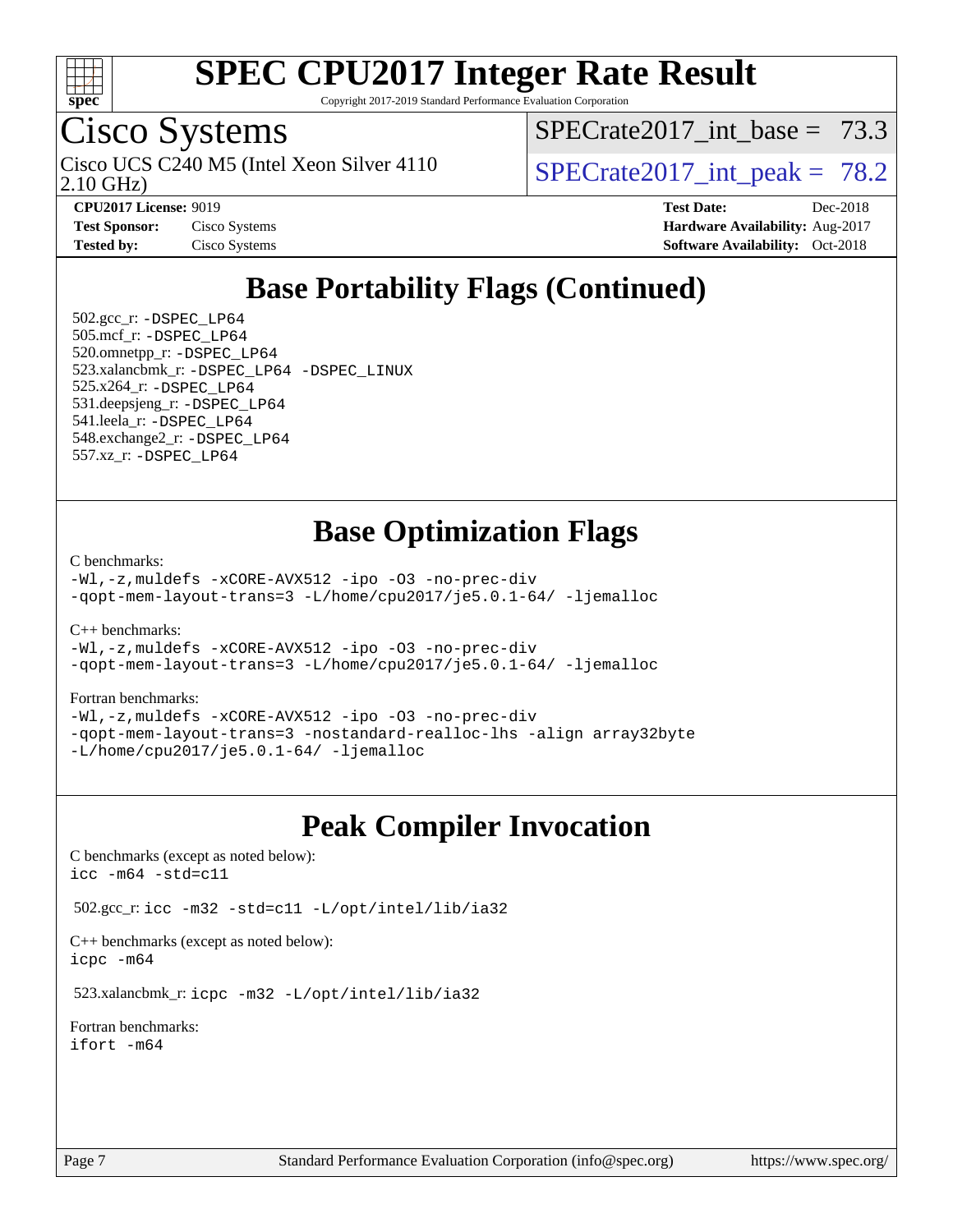

Copyright 2017-2019 Standard Performance Evaluation Corporation

## Cisco Systems

2.10 GHz) Cisco UCS C240 M5 (Intel Xeon Silver 4110  $\vert$  SPECrate 2017 int peak = 78.2

SPECrate2017 int\_base =  $73.3$ 

**[Test Sponsor:](http://www.spec.org/auto/cpu2017/Docs/result-fields.html#TestSponsor)** Cisco Systems **[Hardware Availability:](http://www.spec.org/auto/cpu2017/Docs/result-fields.html#HardwareAvailability)** Aug-2017

**[CPU2017 License:](http://www.spec.org/auto/cpu2017/Docs/result-fields.html#CPU2017License)** 9019 **[Test Date:](http://www.spec.org/auto/cpu2017/Docs/result-fields.html#TestDate)** Dec-2018 **[Tested by:](http://www.spec.org/auto/cpu2017/Docs/result-fields.html#Testedby)** Cisco Systems **[Software Availability:](http://www.spec.org/auto/cpu2017/Docs/result-fields.html#SoftwareAvailability)** Oct-2018

### **[Peak Portability Flags](http://www.spec.org/auto/cpu2017/Docs/result-fields.html#PeakPortabilityFlags)**

 500.perlbench\_r: [-DSPEC\\_LP64](http://www.spec.org/cpu2017/results/res2019q1/cpu2017-20190108-10623.flags.html#b500.perlbench_r_peakPORTABILITY_DSPEC_LP64) [-DSPEC\\_LINUX\\_X64](http://www.spec.org/cpu2017/results/res2019q1/cpu2017-20190108-10623.flags.html#b500.perlbench_r_peakCPORTABILITY_DSPEC_LINUX_X64) 502.gcc\_r: [-D\\_FILE\\_OFFSET\\_BITS=64](http://www.spec.org/cpu2017/results/res2019q1/cpu2017-20190108-10623.flags.html#user_peakPORTABILITY502_gcc_r_file_offset_bits_64_5ae949a99b284ddf4e95728d47cb0843d81b2eb0e18bdfe74bbf0f61d0b064f4bda2f10ea5eb90e1dcab0e84dbc592acfc5018bc955c18609f94ddb8d550002c) 505.mcf\_r: [-DSPEC\\_LP64](http://www.spec.org/cpu2017/results/res2019q1/cpu2017-20190108-10623.flags.html#suite_peakPORTABILITY505_mcf_r_DSPEC_LP64) 520.omnetpp\_r: [-DSPEC\\_LP64](http://www.spec.org/cpu2017/results/res2019q1/cpu2017-20190108-10623.flags.html#suite_peakPORTABILITY520_omnetpp_r_DSPEC_LP64) 523.xalancbmk\_r: [-D\\_FILE\\_OFFSET\\_BITS=64](http://www.spec.org/cpu2017/results/res2019q1/cpu2017-20190108-10623.flags.html#user_peakPORTABILITY523_xalancbmk_r_file_offset_bits_64_5ae949a99b284ddf4e95728d47cb0843d81b2eb0e18bdfe74bbf0f61d0b064f4bda2f10ea5eb90e1dcab0e84dbc592acfc5018bc955c18609f94ddb8d550002c) [-DSPEC\\_LINUX](http://www.spec.org/cpu2017/results/res2019q1/cpu2017-20190108-10623.flags.html#b523.xalancbmk_r_peakCXXPORTABILITY_DSPEC_LINUX) 525.x264\_r: [-DSPEC\\_LP64](http://www.spec.org/cpu2017/results/res2019q1/cpu2017-20190108-10623.flags.html#suite_peakPORTABILITY525_x264_r_DSPEC_LP64) 531.deepsjeng\_r: [-DSPEC\\_LP64](http://www.spec.org/cpu2017/results/res2019q1/cpu2017-20190108-10623.flags.html#suite_peakPORTABILITY531_deepsjeng_r_DSPEC_LP64) 541.leela\_r: [-DSPEC\\_LP64](http://www.spec.org/cpu2017/results/res2019q1/cpu2017-20190108-10623.flags.html#suite_peakPORTABILITY541_leela_r_DSPEC_LP64) 548.exchange2\_r: [-DSPEC\\_LP64](http://www.spec.org/cpu2017/results/res2019q1/cpu2017-20190108-10623.flags.html#suite_peakPORTABILITY548_exchange2_r_DSPEC_LP64) 557.xz\_r: [-DSPEC\\_LP64](http://www.spec.org/cpu2017/results/res2019q1/cpu2017-20190108-10623.flags.html#suite_peakPORTABILITY557_xz_r_DSPEC_LP64)

## **[Peak Optimization Flags](http://www.spec.org/auto/cpu2017/Docs/result-fields.html#PeakOptimizationFlags)**

[C benchmarks](http://www.spec.org/auto/cpu2017/Docs/result-fields.html#Cbenchmarks):

```
 500.perlbench_r: -Wl,-z,muldefs -prof-gen(pass 1) -prof-use(pass 2) -ipo
-xCORE-AVX512 -O3 -no-prec-div -qopt-mem-layout-trans=3
-fno-strict-overflow -L/home/cpu2017/je5.0.1-64/
-ljemalloc
 502.gcc_r: -Wl,-z,muldefs -prof-gen(pass 1) -prof-use(pass 2) -ipo
-xCORE-AVX512 -O3 -no-prec-div -qopt-mem-layout-trans=3
-L/home/cpu2017/je5.0.1-32/ -ljemalloc
 505.mcf_r: -Wl,-z,muldefs -xCORE-AVX512 -ipo -O3 -no-prec-div
-qopt-mem-layout-trans=3 -L/home/cpu2017/je5.0.1-64/
-ljemalloc
 525.x264_r: -Wl,-z,muldefs -xCORE-AVX512 -ipo -O3 -no-prec-div
-qopt-mem-layout-trans=3 -fno-alias
-ljemalloc 557.xz_r: Same as 505.mcf_r
C++ benchmarks: 
 520.omnetpp_r: -Wl,-z,muldefs -prof-gen(pass 1) -prof-use(pass 2) -ipo
-xCORE-AVX512 -O3 -no-prec-div -qopt-mem-layout-trans=3
-L/home/cpu2017/je5.0.1-64/ -ljemalloc
```

```
 523.xalancbmk_r: -Wl,-z,muldefs -prof-gen(pass 1) -prof-use(pass 2) -ipo
-xCORE-AVX512 -O3 -no-prec-div -qopt-mem-layout-trans=3
-L/home/cpu2017/je5.0.1-32/ -ljemalloc
```
**(Continued on next page)**